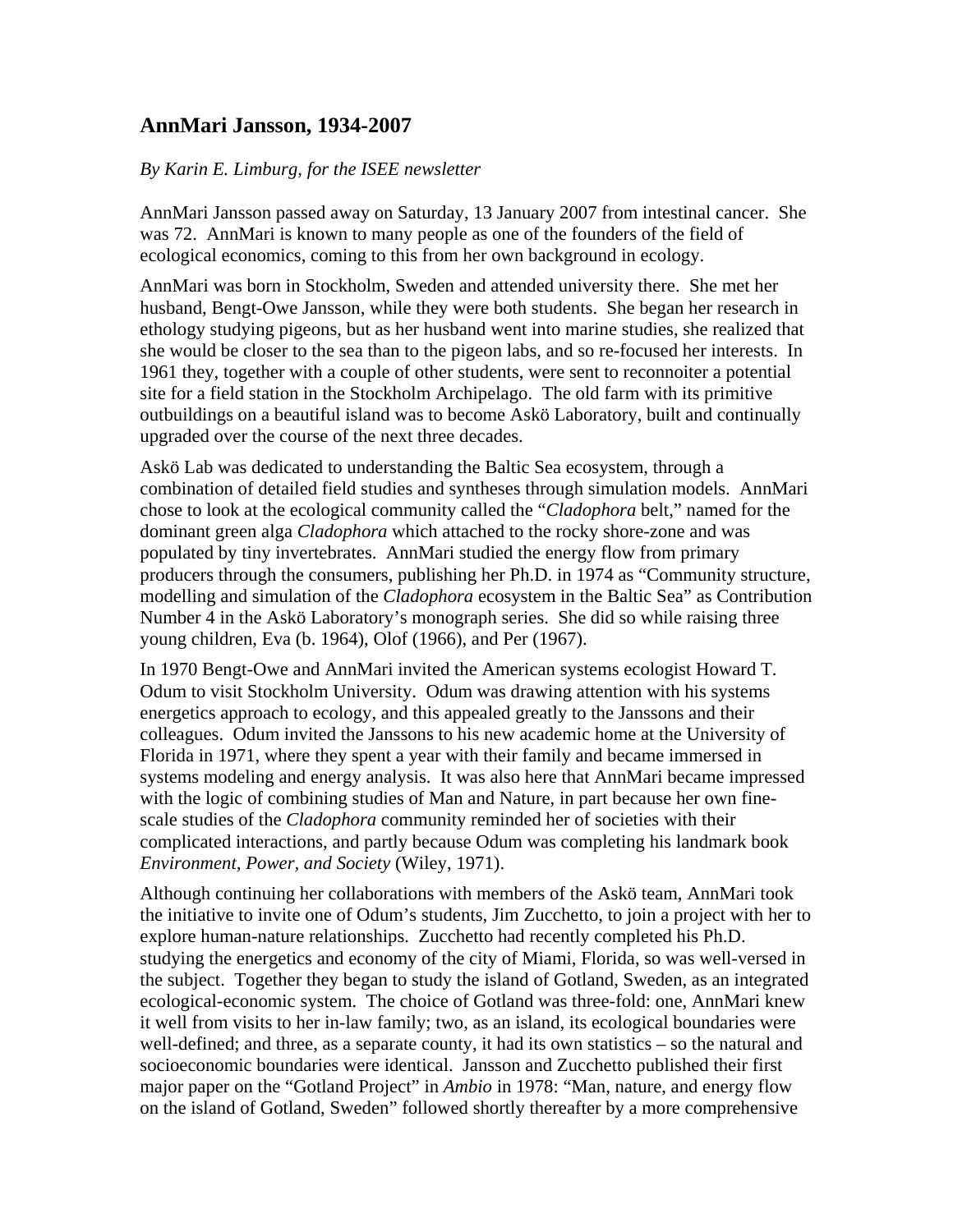monograph in *Ecological Bulletin* the same year and eventually, a book (Zucchetto and Jansson, 1985).

The next year I, a young Master's student with Howard Odum, but with Swedish in my blood, joined AnnMari's Gotland team as a visiting stipendiate. AnnMari had also hired a young botanist, Tuija Hilding, and together we conducted field, modeling, and what would now be called meta-analytic studies of fisheries (me) and water resources (Tuija). As a mentor, AnnMari was both supportive and at the same time let one explore independently. She would provide resources when asked, but never was one to micromanage. The Gotland project continued on into the 1980s; I re-joined for a year in 1981 to become part of a remarkable team that had by now grown to include an environmental economist, an environmental engineer, a regional planner, a hydrologist, an archaeologist, a geographer, and the ecologists. This is an example of how AnnMari fostered transdisciplinarity, by getting everyone into the same room to tackle a common problem.

In 1982, AnnMari, Bengt-Owe, Karl-Göran Mäler, and several others had the opportunity to host the "Wallenberg Symposium" at Saltsjöbaden outside of Stockholm. Mäler invited resource and environmental economists and the Janssons invited systems ecologists and economist Herman Daly, with the theme "Integrating Ecology and Economics." Several days of intensive meetings brought home the philosophical chasm between these disciplines, but also made it clear that there was some common ground to be nurtured. Over the coming years, AnnMari, Uno Svedin, and several students (including AnnMari's student Carl Folke) formed an "Eco-Eco" reading and discussion group. Bob Costanza spent a year working with AnnMari during this period, and the discussions strengthened and more international meetings were held. (See Costanza, 2003 and Ropke, 2004 for further details on the start of ISEE.) Finally, in 1988, AnnMari, Bob, Herman Daly, and others founded the International Society for Ecological Economics, with the journal introduced in February 1989. AnnMari served as one of the first Associate Editors, and hosted the second official meeting of ISEE in 1992 in Stockholm.

AnnMari played a vital role at Stockholm University, founding the Center for Natural Resources and Environmental Research in 1990 and serving as its director until 2000. She was involved in countless outreach activities, ranging from service on international (e.g., UNESCO), national (e.g., WWF Sweden, Swedish Environmental Institute), and regional boards and review panels, to writing popular science articles about the Baltic, to having numerous radio and TV interviews, and even starring in a 1993 video about ecological economics that is still widely shown today. Her most recent service was on the jury of the Ramon Margalef Prize in Ecology and Environmental Sciences. She herself was the recipient of three prestigious awards, but the one that meant the most to her was the ISEE's highest award, the Kenneth Boulding Prize for Outstanding Contributions in Ecological Economics.

AnnMari had a wonderfully expressive writing style and an artistic flair. Even when creating the complex "energy systems diagrams" in the symbolic language developed by Odum, she illustrated the symbols with what they represented (e.g., fish, birds, trees, people). This not only made the model diagrams much more understandable, but readily engaged students and other professionals.